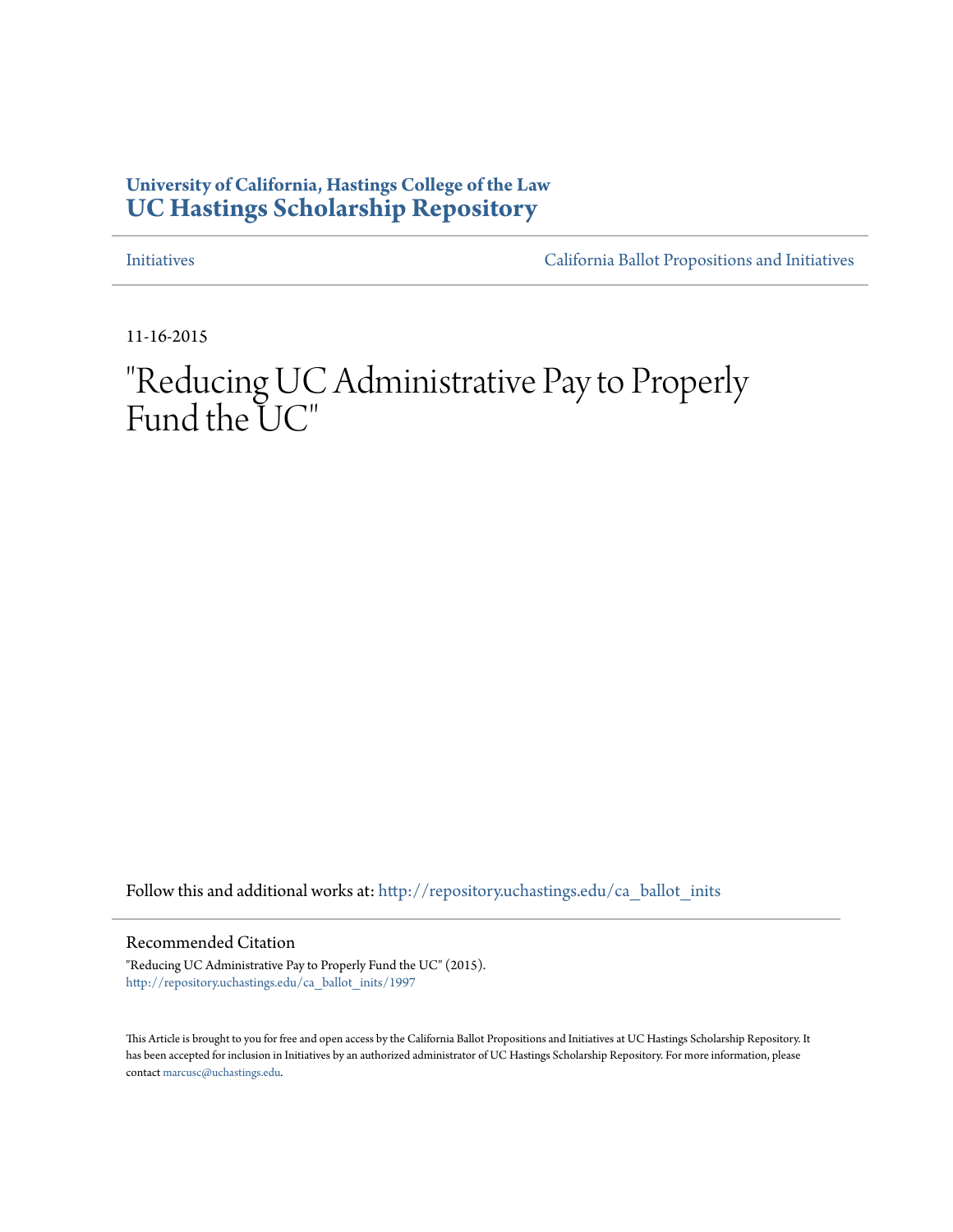-15-0067

**KEAFIAEO** 

Proponent Contact Info Name: James Nicklaus Kreidler Address: 1935 East Eighth Street Davis, CA 95616 Phone: (925) 752-3317 Email: jameskr997@gmail.com

INITIATIVE COORDINATOR ATIORNEY GENERAL'S OFFICF.

SEP 15 2015

As per Elections Code 9001(a), I request that a circulating title and summary of the chief purpose and points of the proposed initiative measure be prepared.

As per Elections Code 9001(b), I, \_\_\_\_James Nicklaus Kreidler declare under penalty of perjury that I am a citizen of the United States, 18 years of age or older, and a resident of

 $\sqrt{0\,}$  County, California.

As per Elections Code 9608,

1, James Kreidler , acknowledge that it is a misdemeanor under state law (Section 18650 of the Elections Code) to knowingly or willfully allow the signatures on an initiative petition to be used for any purpose other than qualification of the proposed measure for the ballot. I certify that I will not knowingly or willfully allow the signatures for this initiative to be used for any purpose other than qualification of the measure for the ballot.

familier le 1 • Dated this  $\begin{array}{ccc} \hline \text{HTP}\end{array}$  day of September 20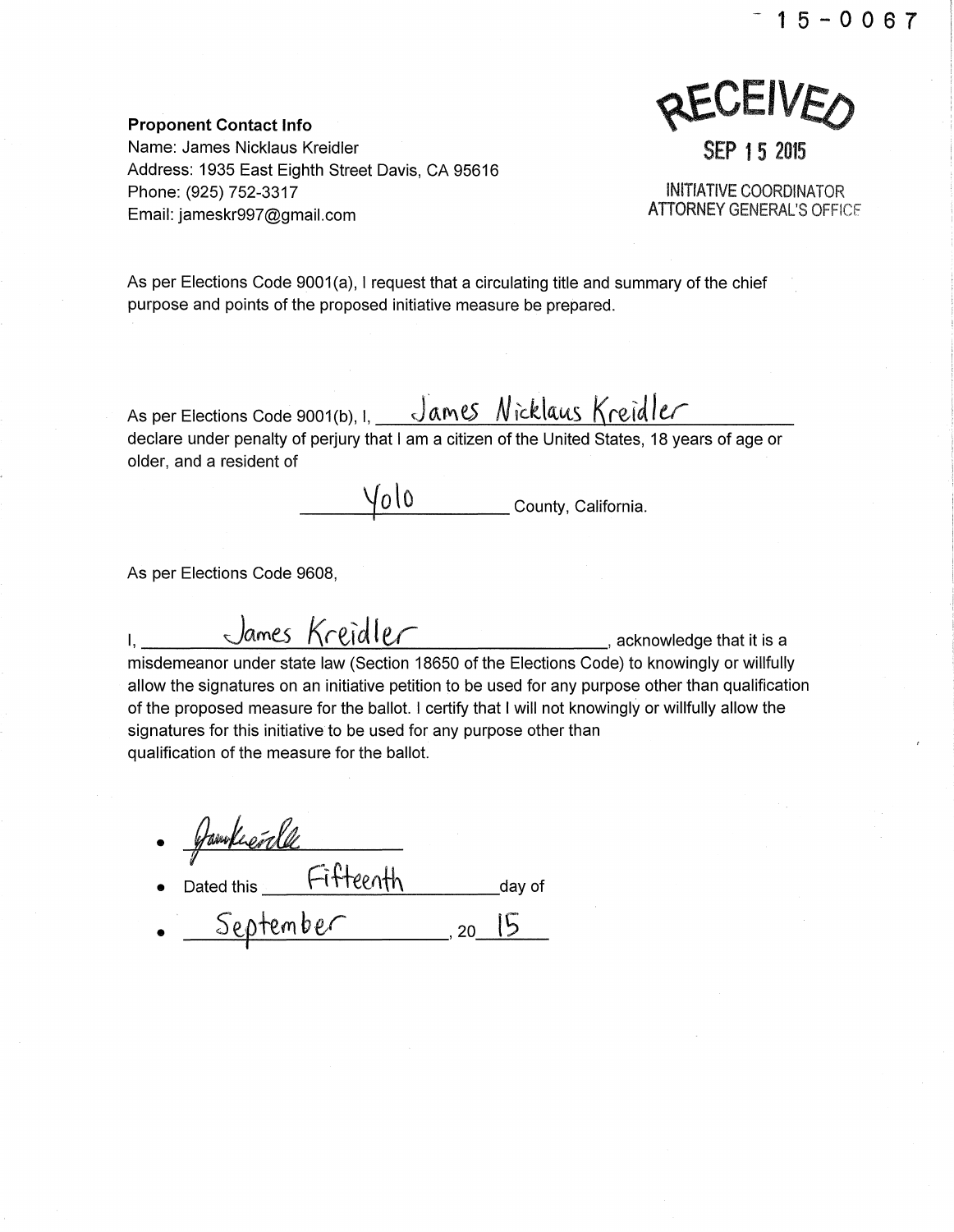ii www.assett.com/units/ **INVESTIGATION** 

interpretational contracts

l **International Control of the American** 

Draft Initiative James Kreidler September 15th, 2015 Inspired by AB 837 (Hernandez)

 $c_{\ell}$  .

An act to add Sections 92611.3 and 92611.4 to the Education Code, relating to the University of California. \_

THE PEOPLE OF THE STATE OF CALIFORNIA DO ENACT AS FOLLOWS:

**Section 1.** The author finds and declares the following:

a. There is substantial concern about the high salaries paid, out of taxpayer dollars, to some University of California officers and employees, while student resources dwindle and tuition increases.

**Section 2.** Section 92611.3 is added to the Education Code, to read:

Section 92611.3. As a condition of the receipt of state funding in the annual Budget Act, the University of California shall

- a. not pay any of its employees or officers a salary that exceeds two hundred thousand dollars (\$200,000) in any fiscal year.
- b. use those accumulated funds mentioned in subsection a. :
	- i. have 50% towards tuition reduction for undergraduate students
	- ii. have 20% towards affordable and subsidized housing for students
	- iii. have 20% towards the hiring of professors and teaching assistants
	- iv. have 10% towards resources that will increase retention amongst students

**Section** 3. Section 92611.4 is added to the Education Code, to read:

92611.4. As a condition of the receipt of state funding in the annual Budget Act, the University of California shall comply with all of the following:

(a) Publish, commencing on or before February 1, 2017, and by every February 1 thereafter, the following information regarding each University of California employee for the prior calendar year ending December 31:

(1) Calendar year.